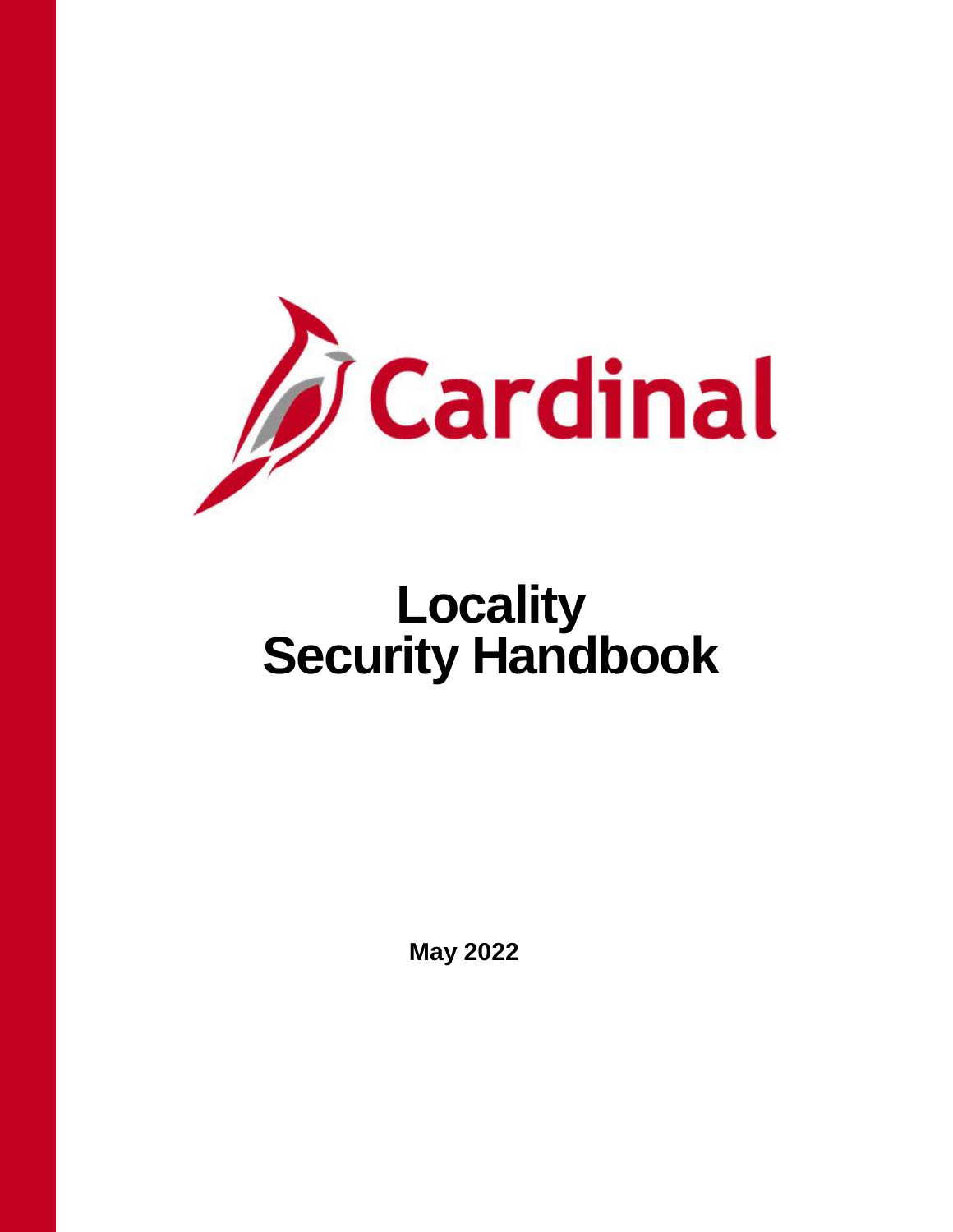

# **Table of Contents**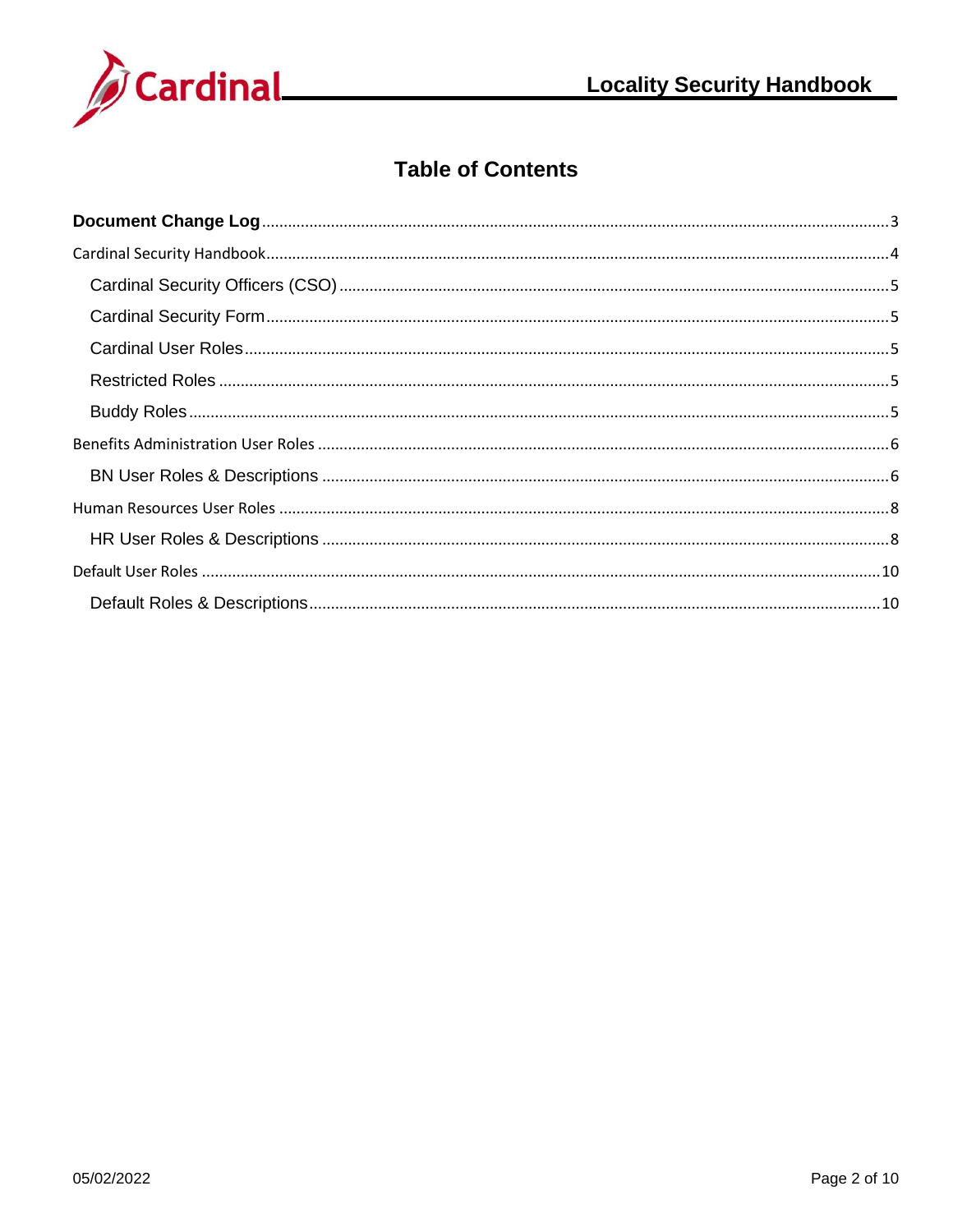



# <span id="page-2-0"></span>**Document Change Log**

| <b>Date</b>   | Version<br><b>Number</b> | Author        | <b>Change Description</b>                                                                                                                                                                                                                                                                                                                                                                                                                                            |
|---------------|--------------------------|---------------|----------------------------------------------------------------------------------------------------------------------------------------------------------------------------------------------------------------------------------------------------------------------------------------------------------------------------------------------------------------------------------------------------------------------------------------------------------------------|
| February 2022 | 1.0                      | Security Team | Created from Role Mapping Workshop Materials                                                                                                                                                                                                                                                                                                                                                                                                                         |
| May 2, 2022   | 2.0                      | Security Team | Added Document Change Log<br>Updated verbiage under the following headings: (change the word agency to locality;<br>added DHRM to Cardinal Security Officers etc.):<br>-Cardinal Security Handbook<br>-Cardinal Security Officers<br>-Cardinal Security Form<br>-Cardinal User Roles<br>Updated verbiage under Benefits Administration User Roles<br>Updated verbiage under Human Resources User Roles<br>Removed Cardinal Finance User (V_PEOPLESOFT_USER_FIN) role |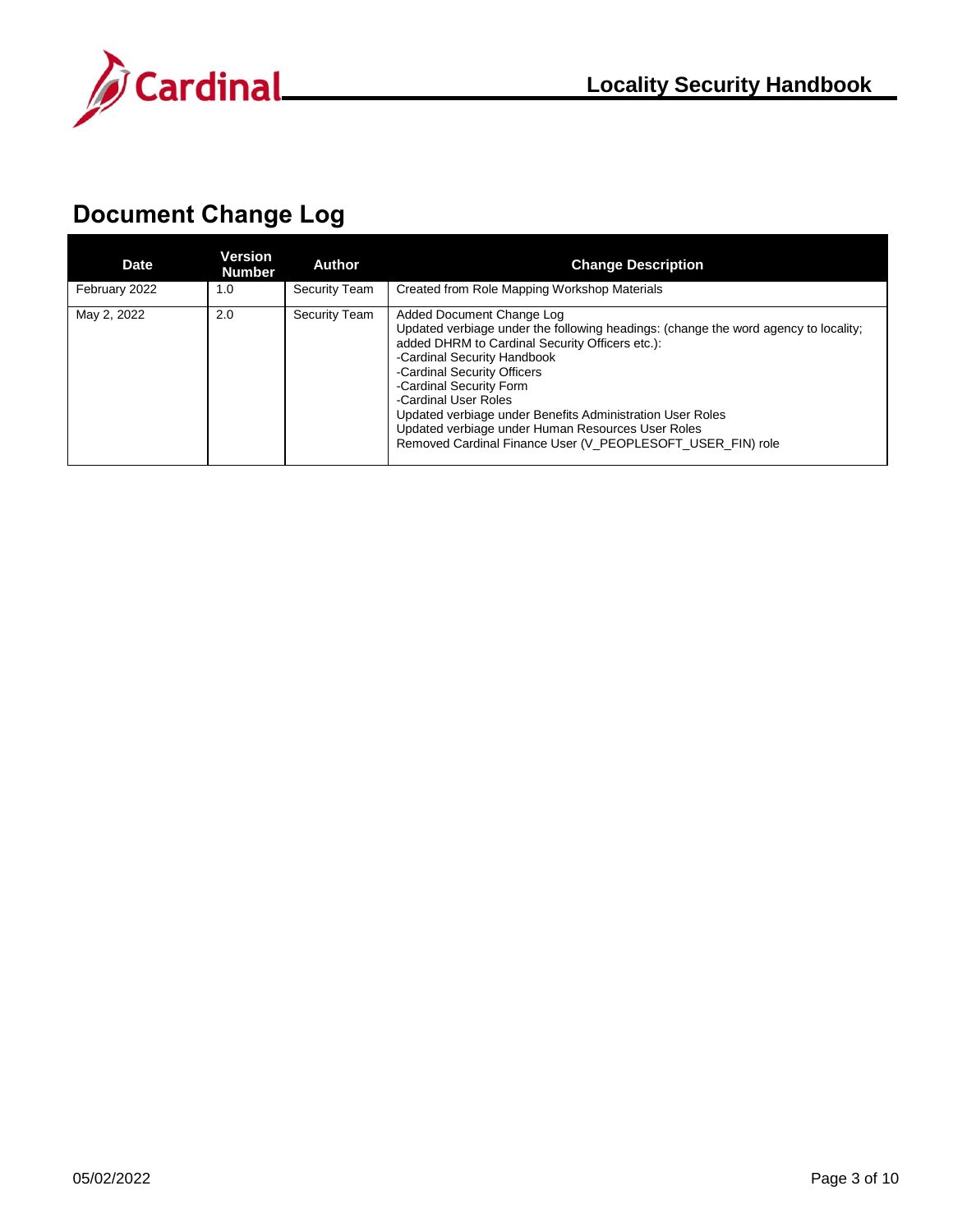

# <span id="page-3-0"></span>**Cardinal Security Handbook**

The Cardinal Security Handbook should be used in conjunction with the Cardinal Security Access Form and instructions to request the appropriate Core user access to the Cardinal Human Capital Management (HCM) system application. Core user access is access that is required beyond Employee Self-Service (ESS) access.

A single business unit of LOCAL has been established for The Local Choice (TLC) localities. Each TLC Group and Subgroup have an assigned Cardinal Department ID. For localities, a combination of security roles and Department IDs are used to grant access to the Cardinal HCM system.

Roles provide access to pages (functions) within Cardinal. Department IDs provide access to the data associated with the TLC Group. Users need to be assigned the Department ID and the appropriate roles in the Cardinal System to have access to do their jobs. This Cardinal Security Handbook is designed to help localities determine the correct roles for Cardinal users.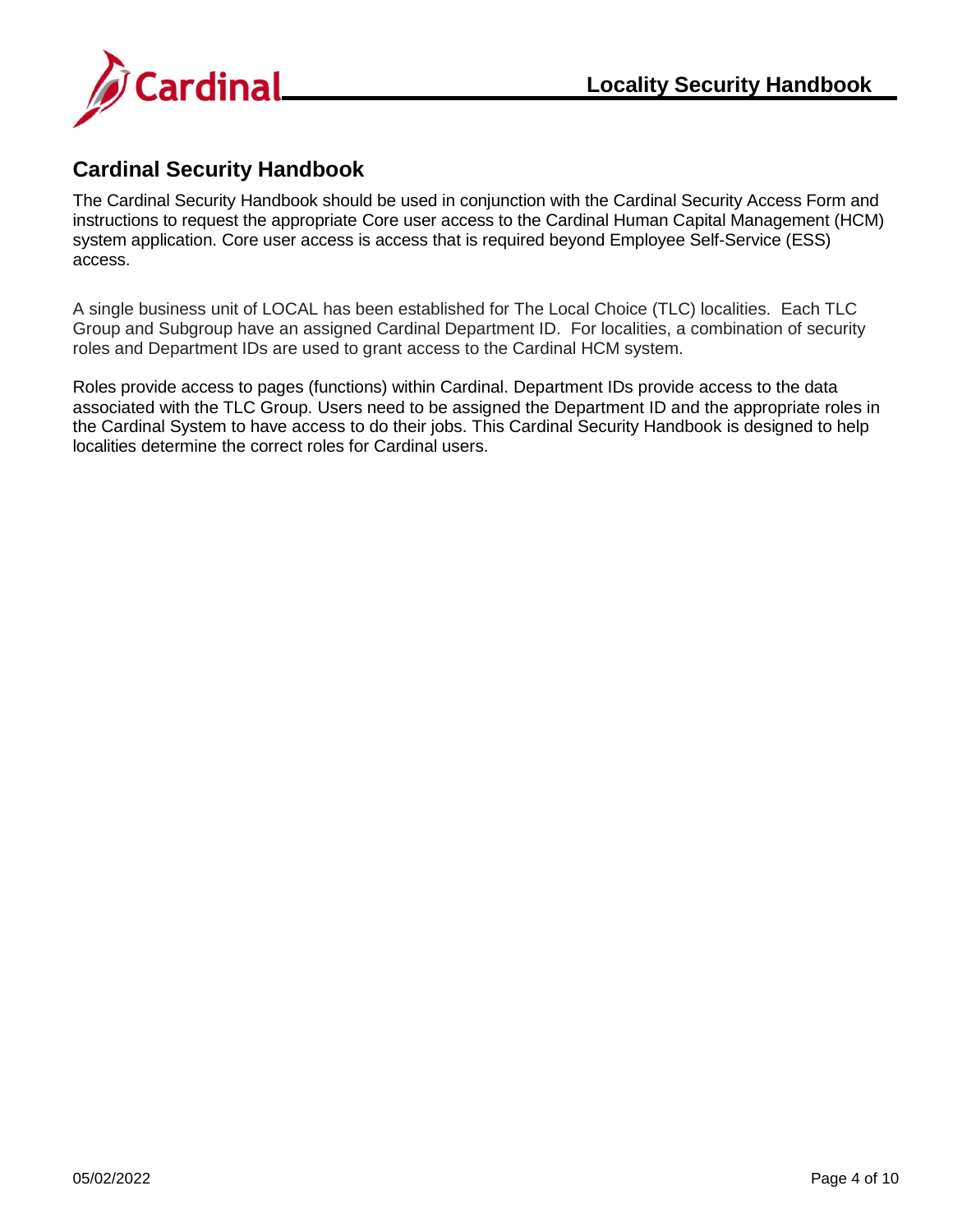

**The following sections of this handbook are applicable for Locality use of the Cardinal HCM application.**

#### <span id="page-4-0"></span>**Cardinal Security Officers (CSO)**

The Virginia Department of Human Resource Management's (DHRM) Cardinal Security Officers, as listed on the Department of Account (DOA) Authorized Signatories Form (DA-04-121), have been granted authority to authorize the Cardinal Security Team to add, update and delete locality users in Cardinal that are both preparers and approvers of transactions in Cardinal. By approving a transaction in Cardinal, the locality, and its employees and agents, agree to the certifications contained in the Commonwealth Accounting Policy and Procedure Manual for the applicable transaction.

#### <span id="page-4-1"></span>**Cardinal Security Form**

The completed Cardinal Security Form must be reviewed and approved by the DHRM Cardinal Security Officer (CSO). The form should include required signatures prior to submitting to the Cardinal Security Team, in order for access to be granted in Cardinal.

The Cardinal Security Form (SE-LOCALITY-001) can be found on the Cardinal website at www.cardinalproject.virginia.gov.

Use this form to:

- Assign users to roles within Cardinal
- Update existing Cardinal user information
- Lock out users no longer requiring access to Cardinal

The DHRM Cardinal Security Officer will submit the completed form to the Cardinal Security mailbox at: [cardinal.security@doa.virginia.gov](mailto:cardinal.security@doa.virginia.gov)

#### <span id="page-4-2"></span>**Cardinal User Roles**

Use this Cardinal Security Handbook as a reference when completing the Cardinal Security Locality Access form, as it defines Cardinal roles by functional area.

You will find the following information in the handbook regarding Cardinal roles:

- Descriptive Role Names
- Role Descriptions & Other Role Considerations
- Segregation of Duties (SOD)/Restricted Roles (RR)
- Additional Approvals Required

#### <span id="page-4-3"></span>**Restricted Roles**

As noted in the tables that follow, certain roles are designated as Restricted Roles (RR). It is the responsibility of the DHRM Cardinal Security Officer to ensure Restricted Role criteria is met before assigning these roles to agency users.

#### <span id="page-4-4"></span>**Buddy Roles**

In some cases, two roles in Cardinal must be assigned together for the user to have the appropriate access to perform system tasks (e.g., in HCM the HBO Benefits Support role needs the HR Read Only role). If you select a role on the security form that has a buddy role associated with it and it is not checked on the form, the form will be rejected until all roles are selected properly.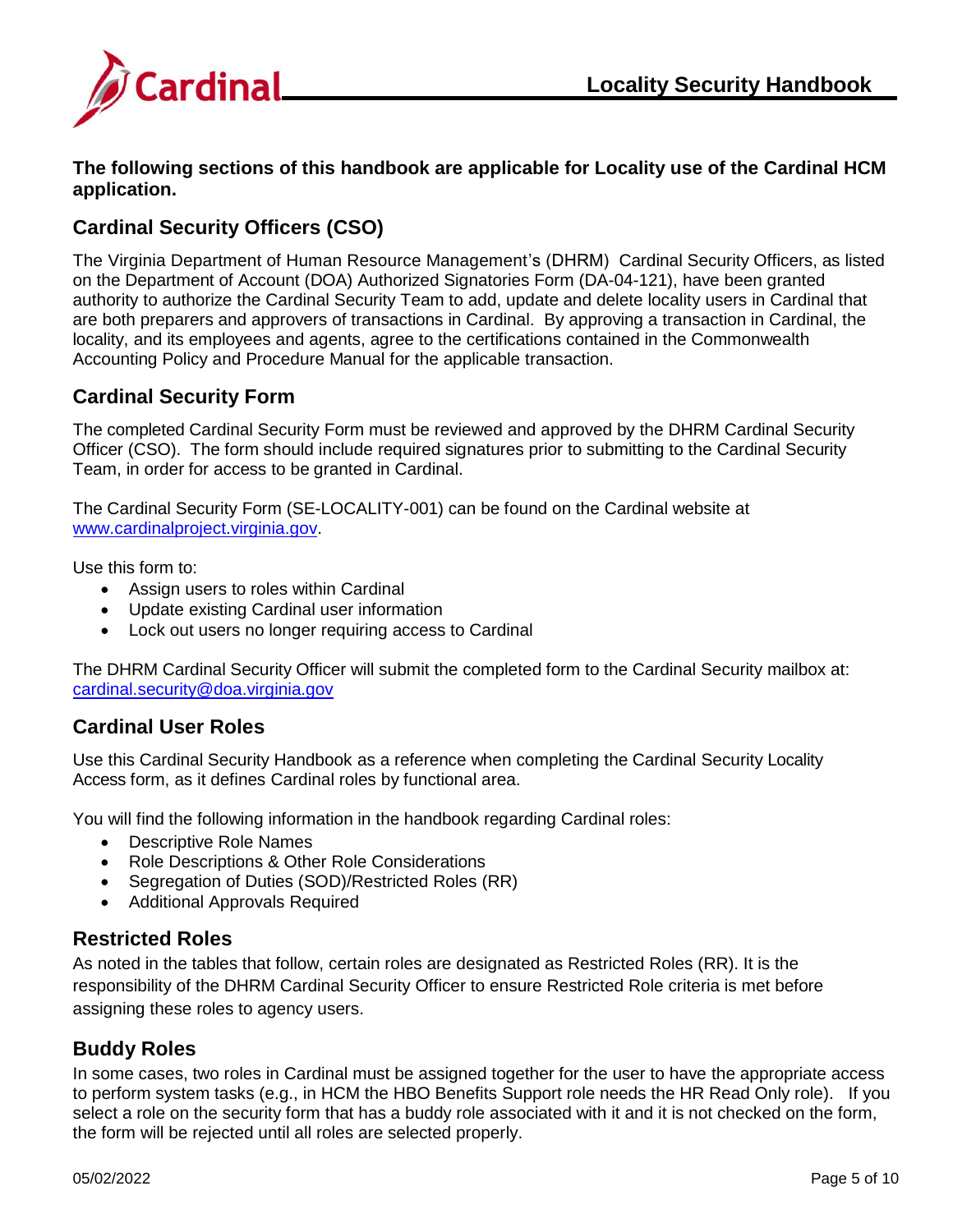

# <span id="page-5-0"></span>**Benefits Administration User Roles**

Benefits Administration (BN) is the functional area containing the processes required for maintaining health and other benefits for the employees of the organization and their dependents. Benefits includes the following processes:

- TLC Plan Selection/Details (Datasheet)
- Administer Event Maintenance
- Affordable Care Act (ACA) Reporting

#### <span id="page-5-1"></span>**BN User Roles & Descriptions**

| <b>Descriptive Role Name</b>                               | <b>Role Description &amp; Other</b><br><b>Role Considerations</b>                                                                                                                                                                                                          | <b>Segregation of</b><br>Duties (SOD) /<br><b>Restricted Roles</b><br>(RR)                                                                                                                                     | <b>Additional Approvals</b><br><b>Required</b>                                                                                                                                     |
|------------------------------------------------------------|----------------------------------------------------------------------------------------------------------------------------------------------------------------------------------------------------------------------------------------------------------------------------|----------------------------------------------------------------------------------------------------------------------------------------------------------------------------------------------------------------|------------------------------------------------------------------------------------------------------------------------------------------------------------------------------------|
| <b>Benefits Administrator</b><br><b>V_BN_ADMINISTRATOR</b> | This role has access to:<br>• View/update/process<br>benefits enrollments<br>• Run BN, HR reports and<br>queries<br>• View HR Data<br>• Input and reconcile ACA<br>data<br>• View and update<br>employee dependent<br>data<br>• Update agency BN<br>administrator contacts | RR: This role may<br>only be assigned to<br>users at state<br>agencies and<br>decentralized localities                                                                                                         | N/A                                                                                                                                                                                |
| <b>HBO Benefits Support</b><br><b>V_BN_HBO_Support</b>     | This role has access to:<br>• Input and reconcile ACA<br>data<br>• View only access to<br>benefits data including<br><b>COBRA</b><br>• Run BN reports and<br>queries<br><b>Buddy Role: HR Read Only</b>                                                                    | <b>SOD:</b> This role may<br>only be assigned to<br>employees of the<br>following<br>agency/division(s):<br><b>Centrally managed</b><br><b>Health Benefits Only</b><br>(HBO) agencies, or<br><b>Localities</b> | Segregation of Duties<br>(SOD)/Restriction -<br>send to DOA Approvers<br>for approval at<br>gacct@doa.virginia.gov<br>(see SOD section of<br>handbook for further<br>instructions) |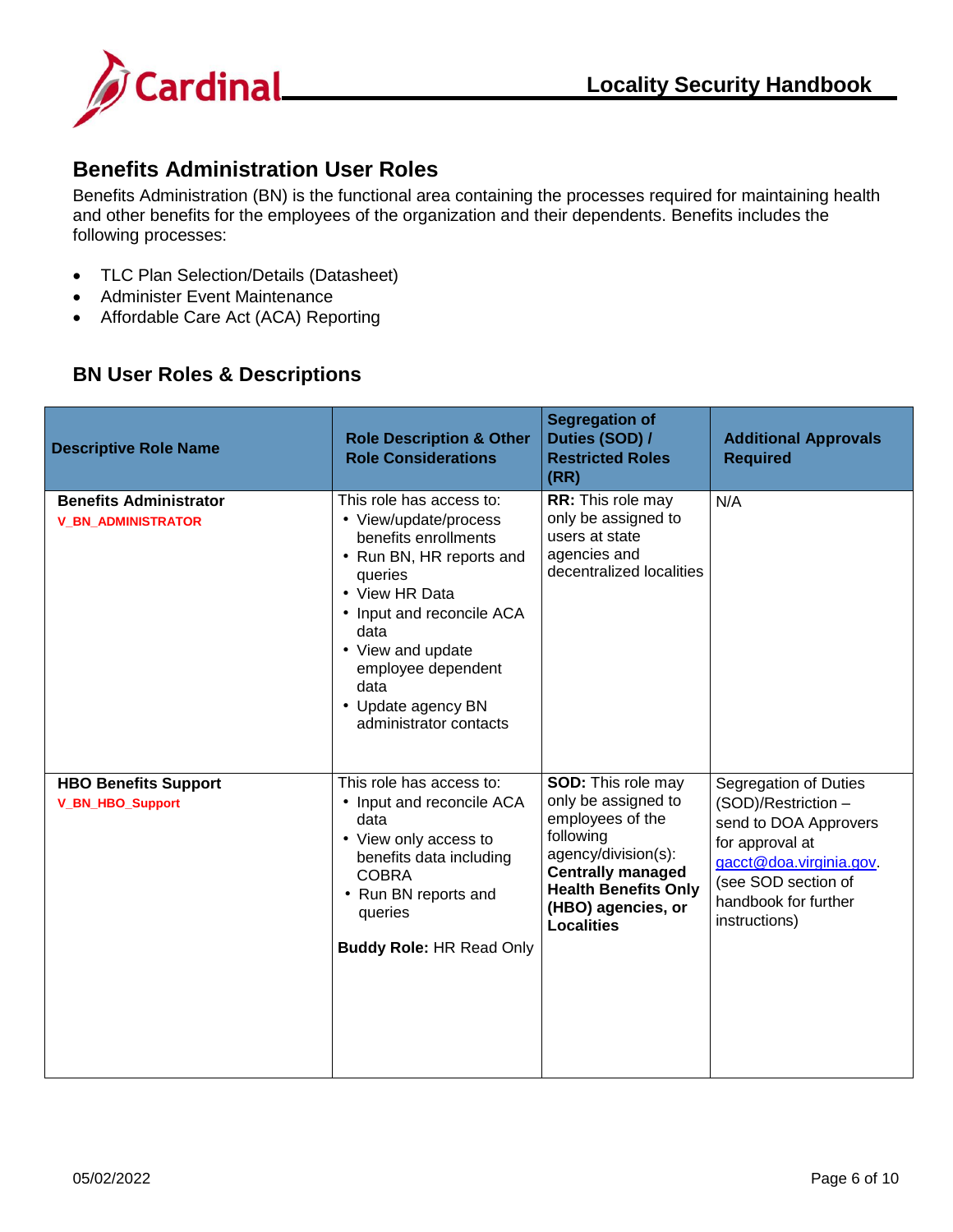

| <b>Descriptive Role Name</b>                                           | <b>Role Description &amp; Other</b><br><b>Role Considerations</b>                                                                         | <b>Segregation of</b><br>Duties (SOD) /<br><b>Restricted Roles</b><br>(RR)                                                                                          | <b>Additional Approvals</b><br><b>Required</b> |
|------------------------------------------------------------------------|-------------------------------------------------------------------------------------------------------------------------------------------|---------------------------------------------------------------------------------------------------------------------------------------------------------------------|------------------------------------------------|
| <b>TLC Datasheet Benefits Admin</b><br>V_BN_TLC_DATASHEET_ADMIN        | This role has access to:<br>• View/Update renewal<br>elections (datasheet)<br>• Run select Benefits<br>reports<br>• Run datasheet queries | <b>RR:</b> This role may only<br>be assigned to<br>employees of the<br>following<br>agency/division(s):<br><b>Select Locality users</b><br>(LOCAL Business<br>Unit) | N/A                                            |
| TLC Datasheet Benefits Read Only<br><b>V_BN_TLC_DATASHEET_ADMIN_RO</b> | This role has access to:<br>• View renewal elections<br>(datasheet)                                                                       | <b>RR:</b> This role may only<br>be assigned to<br>employees of the<br>following<br>agency/division(s):<br><b>Select Locality users</b><br>(LOCAL Business<br>Unit) | N/A                                            |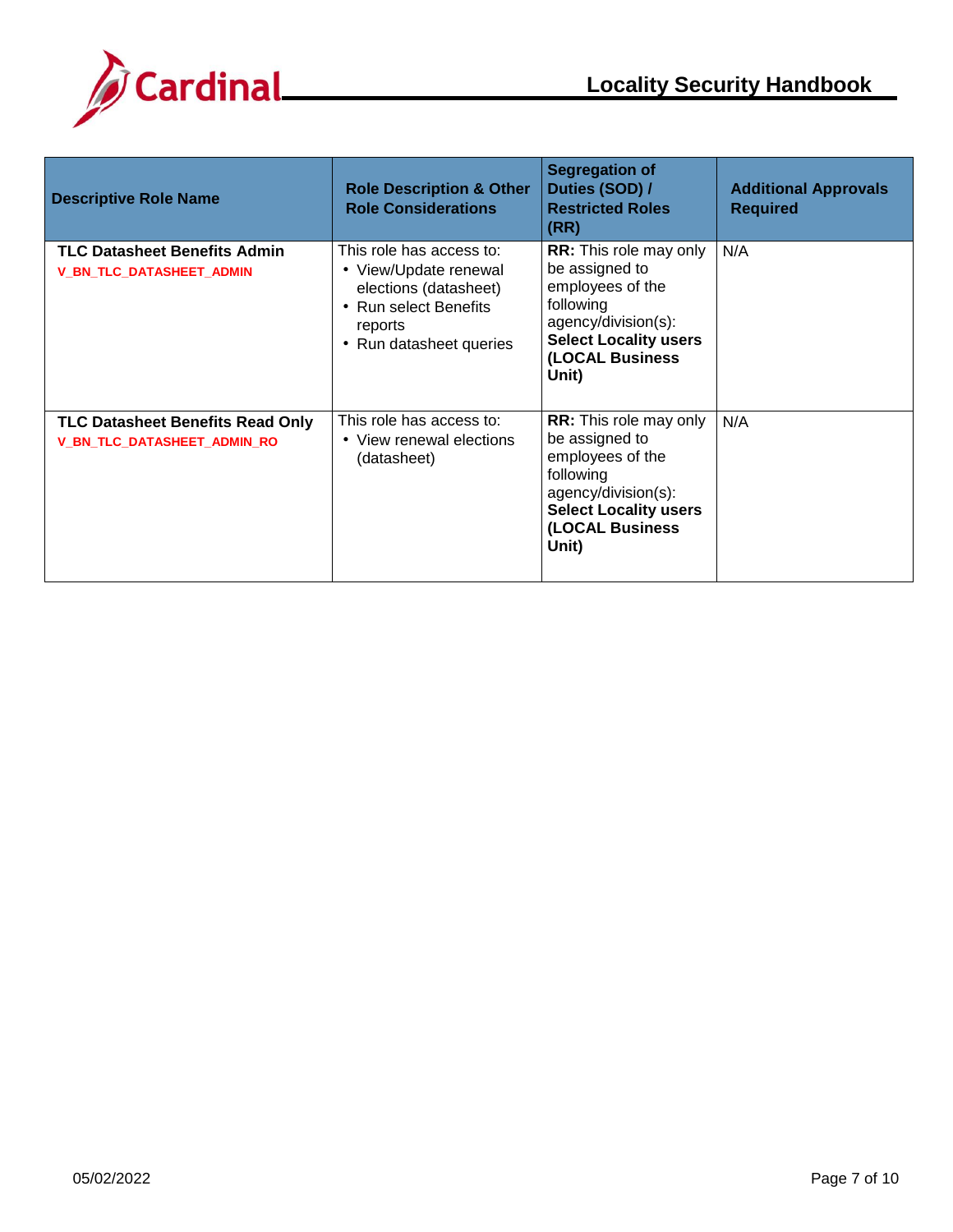

# <span id="page-7-0"></span>**Human Resources User Roles**

Human Resources (HR) is the functional area containing all employee human resource data related to the employee lifecycle. HR includes the following processes:

• Set Up and Maintain Employee HR Data

#### <span id="page-7-1"></span>**HR User Roles & Descriptions**

| <b>Descriptive Role Name</b>                         | <b>Role Description &amp; Other</b><br><b>Role Considerations</b>                                                                                                                                                                                                                                                                                                                                                                                                                                                                                                                                                                                                                                                                                                                                                                                   | <b>Segregation of</b><br>Duties (SOD) /<br><b>Restricted Roles</b><br>(RR)                     | <b>Additional Approvals</b><br><b>Required</b>                                                                                                                                      |
|------------------------------------------------------|-----------------------------------------------------------------------------------------------------------------------------------------------------------------------------------------------------------------------------------------------------------------------------------------------------------------------------------------------------------------------------------------------------------------------------------------------------------------------------------------------------------------------------------------------------------------------------------------------------------------------------------------------------------------------------------------------------------------------------------------------------------------------------------------------------------------------------------------------------|------------------------------------------------------------------------------------------------|-------------------------------------------------------------------------------------------------------------------------------------------------------------------------------------|
| <b>HR Administrator</b><br><b>V_HR_ADMINISTRATOR</b> | This role has access to:<br>• Enter/update job data<br>• Enter/update additional<br>pay data<br>• Update position data<br>• Enter/update personal<br>data<br>• View results of position<br>data upload and<br>employee data upload<br>• Enter/update<br>performance ratings<br>• Enter/update rewards &<br>recognition<br>• Enter/update disciplinary<br>actions<br>• Enter/update EPR tool<br>• Employee match search<br>• Run HR reports and<br>queries, including those<br>with Personally<br>Identifiable Information<br>(PII) and confidential data<br>Users with the HR<br>Administrator role will not<br>have access to update their<br>own HR records in Cardinal.<br>Users with the HR<br>Administrator role do not<br>need to select the EPR Only<br>role, as this capability is also<br>included as part of the HR<br>Administrator role | <b>SOD: This role should</b><br>not be assigned to<br>users with the PY<br>Administrator role. | Segregation of Duties<br>(SOD)/Restriction - send<br>to DOA Approvers for<br>approval at<br>gacct@doa.virginia.gov.<br>(see SOD section of<br>handbook for further<br>instructions) |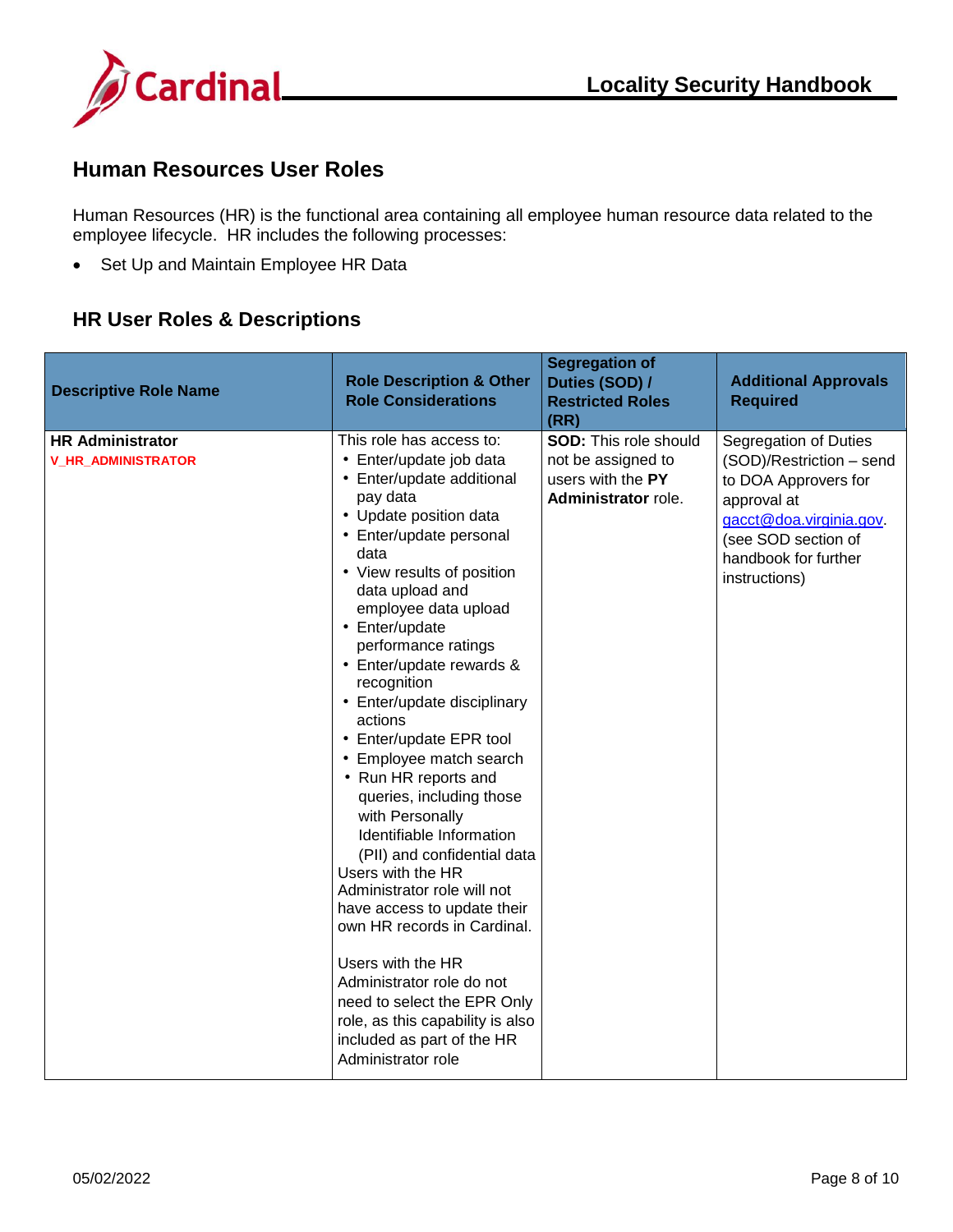

| <b>Descriptive Role Name</b>                                 | <b>Role Description &amp; Other</b><br><b>Role Considerations</b>                                                                                                                       | <b>Segregation of</b><br>Duties (SOD) /<br><b>Restricted Roles</b><br>(RR)                                                                                                                                                                                                                                                    | <b>Additional Approvals</b><br><b>Required</b> |
|--------------------------------------------------------------|-----------------------------------------------------------------------------------------------------------------------------------------------------------------------------------------|-------------------------------------------------------------------------------------------------------------------------------------------------------------------------------------------------------------------------------------------------------------------------------------------------------------------------------|------------------------------------------------|
| <b>HBO HR Administrator</b><br><b>V_HR_HBO_ADMINISTRATOR</b> | This role has access to:<br>• Enter/Update position<br>data<br>• Enter/Update personal<br>data<br>• Enter/Update job data<br>• Employee Match Search<br>• Run HR reports and<br>queries | RR: This role may<br>only be assigned to<br>employees of the<br>following<br>agency/division(s):<br><b>Health Benefits Only</b><br>agencies or<br><b>Localities that are</b><br><b>NOT centrally</b><br>managed or OHB<br>resources<br>processing on behalf<br>of centrally managed<br><b>HBO agencies and</b><br>localities. | N/A                                            |
| <b>HR Read Only</b><br>V_HR_RO                               | This role has access to:<br>• View personal data<br>• View job data<br>• View position data<br>• Run HR reports and<br>queries                                                          | N/A                                                                                                                                                                                                                                                                                                                           | N/A                                            |